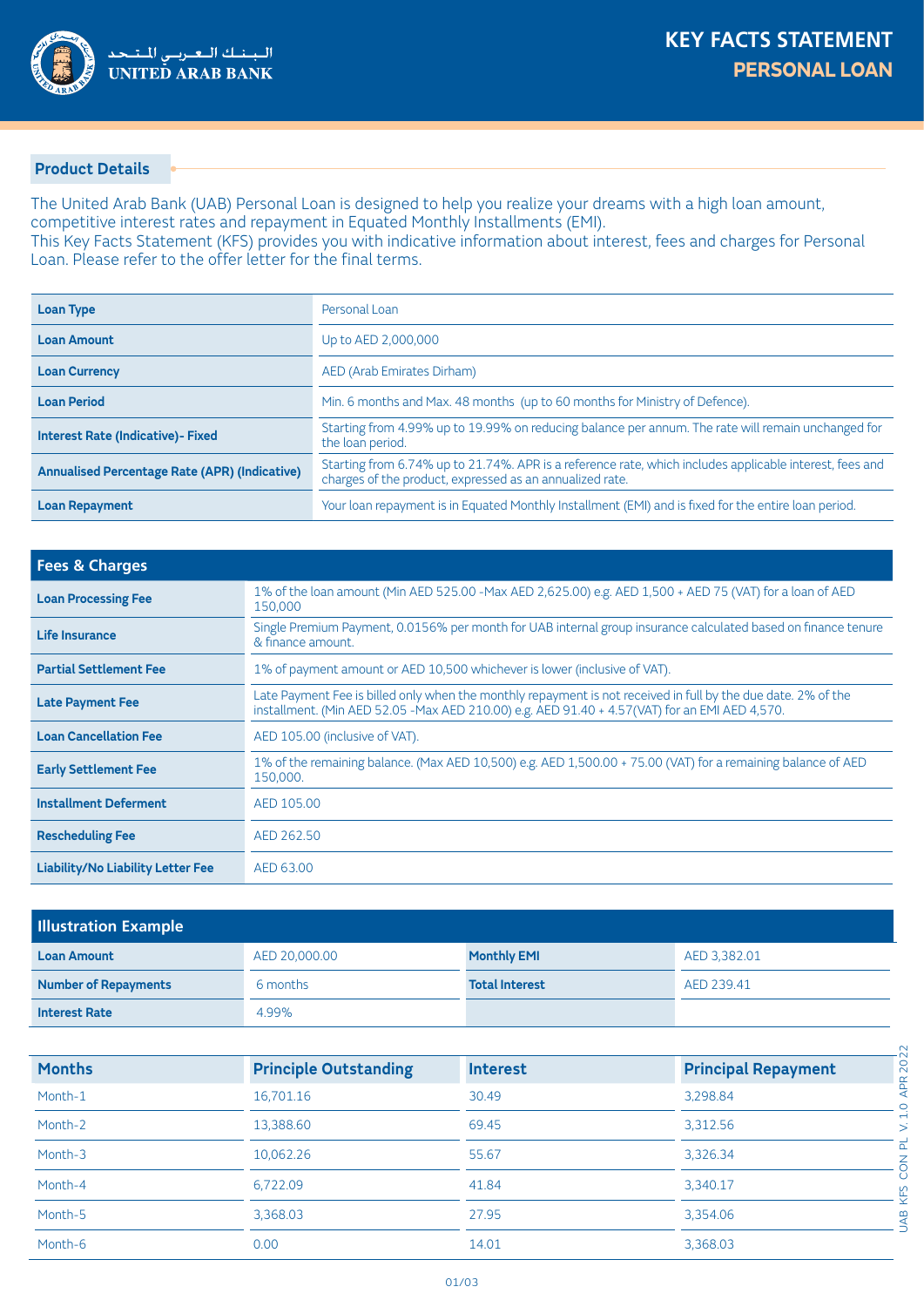

## **Product Requirements**

| <b>Life Insurance Options</b>  | Single premium policy to be assigned for option b.<br>a. UAB internal group insurance.<br>b. Others.                          |
|--------------------------------|-------------------------------------------------------------------------------------------------------------------------------|
| <b>Undated Security Cheque</b> | Undated security cheque up to 120% of personal loan.                                                                          |
| Account                        | UAB account with salary transfer is mandatory, except for non-salary transfer loans.                                          |
| <b>Disbursal of Funds</b>      | Disbursal of funds depends on the fulfillment of UAB requirements for e.g. credit conditions, completion of<br>documents etc. |

| <b>Important Terms &amp; Conditions</b>               |                                                                                                                                                                                                                                                                                                                                                                                                                               |
|-------------------------------------------------------|-------------------------------------------------------------------------------------------------------------------------------------------------------------------------------------------------------------------------------------------------------------------------------------------------------------------------------------------------------------------------------------------------------------------------------|
| <b>Change in Contact Details /</b><br><b>Employer</b> | The personal loan is granted on basis of salary transfer to UAB. The customer should inform UAB for any change in<br>contact details, change in employment status etc                                                                                                                                                                                                                                                         |
| <b>Change in Terms</b>                                | UAB reserves the right to revise Terms & Conditions and Schedule of Charges. In case of any change, you will be<br>notified on your registered contact details 60 days prior to the change.                                                                                                                                                                                                                                   |
| <b>Third Party Disclosure</b>                         | UAB is obligated to share customer information with the designated Government Entities as per the applicable Bank<br>Terms & Conditions. In case of non payment of the loan, UAB can allocate a third party to recover the amount.                                                                                                                                                                                            |
| <b>Cooling off Period</b>                             | You have the right to cancel the facility by informing us in writing to info@uab.ae within 5 business days after signing<br>the application form. All applicable UAB fees will apply from the 6 <sup>th</sup> day onwards.                                                                                                                                                                                                    |
| <b>Processing Time</b>                                | The processing of your application leading to disbursal may take up to 10 business days from the time UAB receives<br>complete documentation. However, the loan will be processed and funds will be on hold in your account till receipt<br>of original documents, no liability letter from other Bank (applicable for buyout cases), salary transfer letter and or<br>till the first salary is credited in your UAB account. |

## **Additional Information**

. If you have any queries and questions, you can reach our customer service 24/7 on 800474 or info@uab.ae.

. In order to check your eligibility to apply for other UAB products, please contact a UAB sales representative or visit our website www.uab.ae.

- To obtain the best deal for you, you may check other bank offers to compare interest rates, fees & features. You can compare the other bank key fact statements when deciding on the best option that suits your needs.
- . You may cancel the loan agreement post disbursal as per applicable terms and conditions.
- . You may pay your loan facility early by informing UAB, partial and early settlement is subject to approvals and applicable fee.
- . Please refer to www uab.ae for Terms & Conditions and Schedule of Charges.
- If you are unsatisfied with our services or to report fraud/complaint/dispute, please contact our 24/7 customer service on 800474 or info@uab.ae.



. In case of default on payment, a delayed payment penal charges may apply. All fees are inclusive of applicable VAT (value-added tax).

. UAB may represent a Direct Debit Authority (DDA) which is returned unpaid, your financial institution may impose applicable charges for returned DDA.

- If you do not meet the repayments / payments on your loan on time and in full, your account will go into arrears. This may affect your credit rating (Al Etihad Credit Bureau) and may limit your ability to access financing in future.
- If default persists in case of not receiving payments as per schedule and agreed terms, UAB may initiate action for recovery, restrict usage and accessibility to services and or legal action.
- UAB may refuse to execute any requests, instructions or services, if you fail to comply with the necessary procedures; or if the information or data are incorrect or are in violation of the applicable laws in the United Arab Emirates.
- This information is not final and subject to approval and signed by both parties, and it does not replace the personal loan application, agreement document. You have the right for a copy of loan application, loan agreement document upon disbursal of the credit facility.